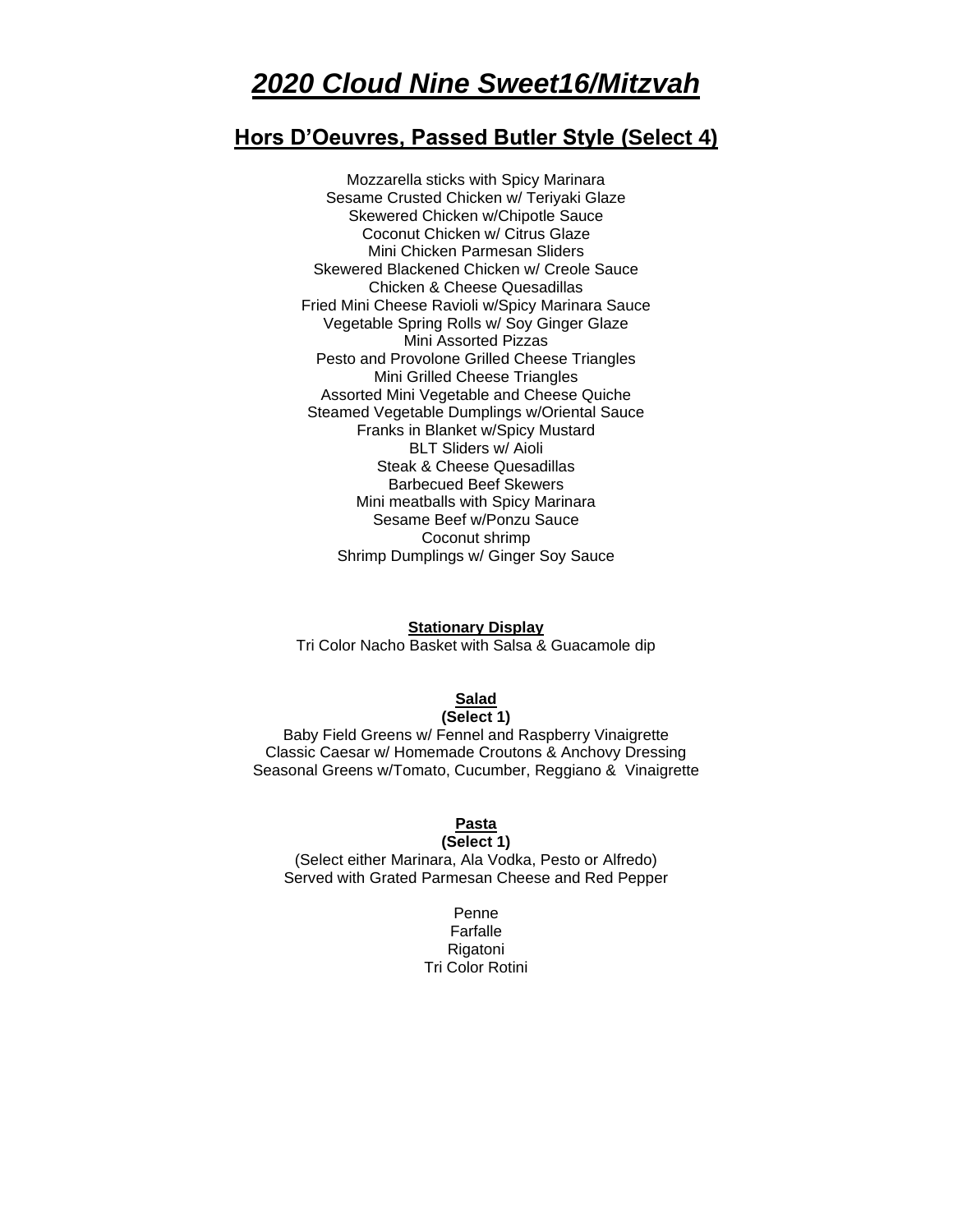#### **Entrée (Select 2)**

Chicken Bruschetta with Fresh Tomatoes, Garlic and Basil Baked Ziti Chicken Parmesan Fried Chicken Strips with sides of Ketchup, Honey mustard Chicken Francaise with Lemon Sauce Marinated London Broil w/ Chimichurri Sauce Marinated Flank Steak Oven Roasted Turkey w/ Cranberry Relish, Country Gravy & Stuffing Glazed Ham w/ Dijon Mustard Filet of Salmon w/Lemon Wine Sauce or Dill cream sauce Herb Crusted Tilapia w/ Citrus Sauce Fresh Tilapia w/Lemon Wine Sauce Eggplant Parmesan Penne Primavera w/ Garlic & Oil

#### **Accompaniments**

**(Select 2)** Vegetable Du Jour Rosemary & Garlic Roasted Red Potatoes Fries Wild & White Rice Pilaf Herbed Rice

#### **Dessert (Select 1) (Includes Fresh Brewed Coffee & Selected Teas)** Occasion Cake

Fresh Seasonal Fruit Display Assorted Gourmet Cookies Mini Bites of Petit Fours, Eclairs, Napoleons Assorted Ice Cream Brownies & Blondie's

### **(Additional Selections Price Per Person) (Additional \$5.00 pp)**

Miniature New York Cheesecakes Assorted Mini Pastries Chocolate Dipped Strawberries Vanilla or Chocolate Mousse Cups

Chocolate Fountain w/ Assorted Fruits & Snacks **(Add \$9 pp) minimum of 50 guests** Viennese Display of Cakes, Pastries, Cookies, **(Add \$15.00pp)** Gourmet Popcorn Machine **(Add \$5.00pp)**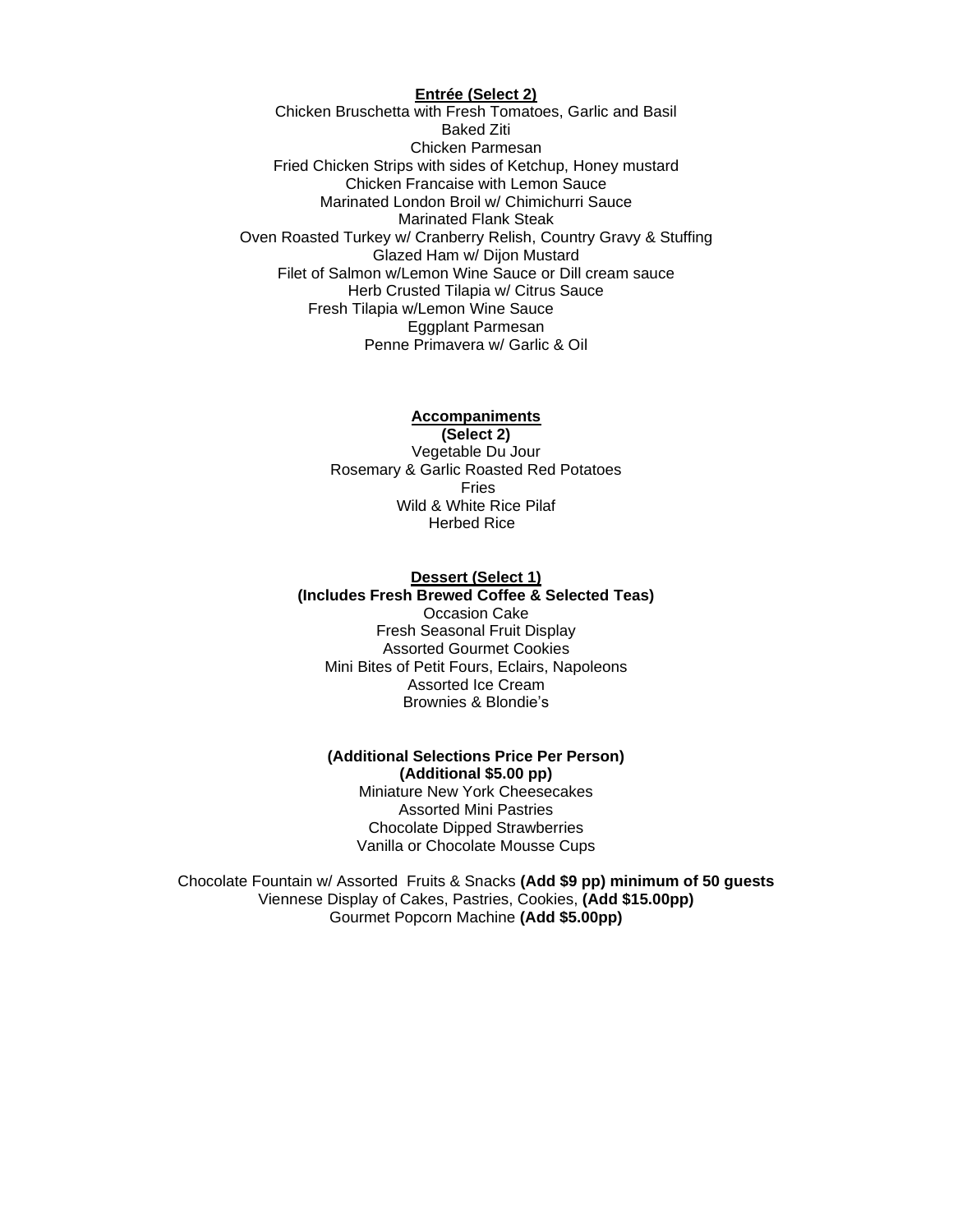# **Additional Stations (May be added to menus)**

#### **Stationery Cold Hors D'oeuvres Station**

(Additional \$9 per person)

Massive Gourmet Display Station, which is filled with an Assortment of Imported Cheeses, Marinated Vegetables, Crisp Crackers & Bread. Decorated with Fresh Colorful Seasonal Vegetables and Assorted Dips. Garnished with Whole Fruit.

#### **Hot Mashed Potato Martini Station**

(Additional \$12 per person) Select any 6 toppings Fresh Mashed Potatoes with a choice of toppings. Olives, Tortillas, Sour Cream, Bacon, Chives, Red Onions, Shredded Cheddar Cheese, Pepper Jack Cheese, Diced Ham, Corn, Mushrooms, Shredded Carrots, Steamed Broccoli, Melted Butter, Gravy, Salsa, Pesto Sauce.

#### **Oriental Wok Station**

(Additional \$12 per person) Served in Chinese take out containers & chopsticks) Chicken w/Oriental Vegetables with Snow Peas, Mini Corn, and Water Chestnuts Beef and Broccoli or Beef LoMein White Rice

#### **Hot Smorgasbord Station**

(Additional \$15 per person)

Carving Station of Roasted Turkey Breast or Honey Glazed Ham, with Appropriate Sauces. Includes Chafing Dishes of: Small Shell Pasta with Vegetables, Sliced Beef Teriyaki & Oriental Vegetables, Rice with Vegetables and Almonds.

#### **Sushi Station (minimum of 75 guests)**

(Additional \$32 per person) Station to include Sushi Chef (Crab, Tuna, Salmon, Shrimp), Maki (Tuna, Futo, Cucumber) & Rolls (California, Salmon, Crab). Ginger, Wasabi and Sauces

## **Seafood Station**

(Additional \$39 per person)

Display of Gulf Shrimp, Baked Salmon with Dill Sauce, Little Neck Clams, Smoked Salmon Rolls, Oysters on ½ shell, Fried Calamari with Marinara. Assorted Seafood Salad, Hot Baked Clams, Scallops & Bacon, Cocktail Sauce & Lemon Wedges.

#### **Slider Station**

(Additional \$12 per person)

Beef Burgers, Cheese Burgers on Soft Buns with you choice of toppings to include: American Cheese, Swiss Cheese, Bacon, Cooked Onion, Shredded Lettuce, Sliced tomatoes, Pickles, Mustard and Ketchup, Home Made Cole Slaw, French Fries.

#### **Hot Dog Cart**

(Additional \$5 per person) Hot Dog Table Cart with Umbrella includes Steamed Hot dogs Rolls, Sauerkraut, Mustard & Relish

# **Caviar Station**

(Priced Accordingly) Red Salmon Roe, Sturgeon Caviar, Beluga, Osetra or Sevruga. Garnished With Onions, Capers, Lemon, Crème Fraiche, Chopped Eggs & Toast Points,

#### **Italian Antipasto Station**

(Additional \$9 per person) Fresh Mozzarella and Tomato Salad, Marinated Vegetables, Sliced Pepperoni, Cappicola, Mortadella, Salami, Prosciutto, Olives, Assorted Cheese, Roasted Red Peppers